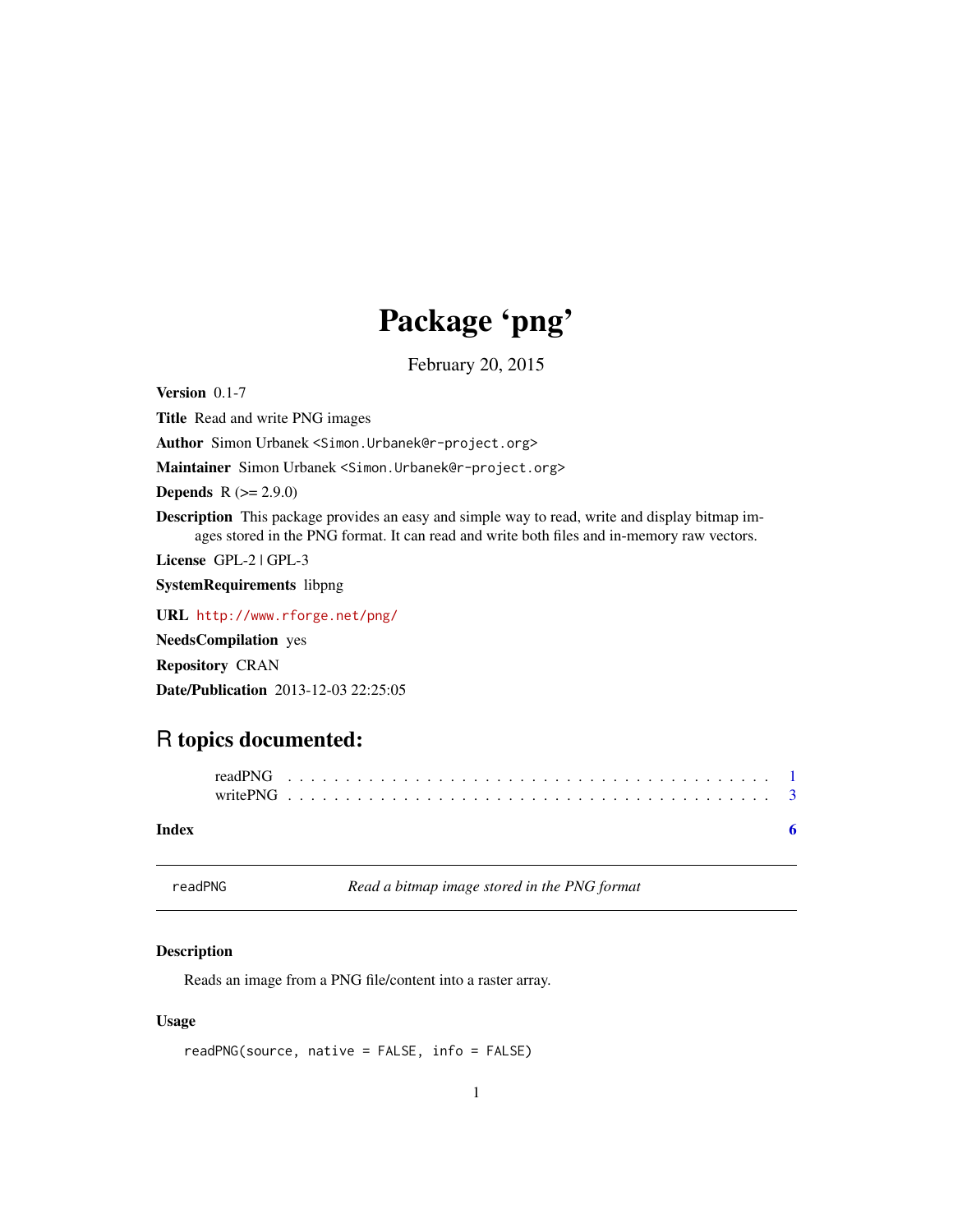#### <span id="page-1-0"></span>**Arguments**

| source | Either name of the file to read from or a raw vector representing the PNG file<br>content.                                                                                                                                                                                                                |
|--------|-----------------------------------------------------------------------------------------------------------------------------------------------------------------------------------------------------------------------------------------------------------------------------------------------------------|
| native | determines the image representation - if FALSE (the default) then the result is an<br>array, if TRUE then the result is a native raster representation.                                                                                                                                                   |
| info   | logical, if TRUE additional "info" attribute is attached to the result containing<br>information from optional tags in the file (such as bit depth, resolution, gamma,<br>text etc.). If the PNG file contains R metadata, it will also contain a "metadata"<br>attribute with the unserialized R object. |

#### Value

If native is FALSE then an array of the dimensions height x width x channels. If there is only one channel the result is a matrix. The values are reals between 0 and 1. If native is TRUE then an object of the class nativeRaster is returned instead. The latter cannot be easily computed on but is the most efficient way to draw using rasterImage.

Most common files decompress into RGB (3 channels), RGBA (4 channels), Grayscale (1 channel) or GA (2 channels). Note that G and GA images cannot be directly used in [rasterImage](#page-0-1) unless native is set to TRUE because rasterImage requires RGB or RGBA format (nativeRaster is always 8-bit RGBA).

As of png 0.1-2 files with 16-bit channels are converted in full resolution to the array format, but the nativeRaster format only supports 8-bit and therefore a truncation is performed (eight least significant bits are dropped) with a warning if native is TRUE.

#### See Also

[rasterImage](#page-0-1), [writePNG](#page-2-1)

#### Examples

```
# read a sample file (R logo)
img <- readPNG(system.file("img", "Rlogo.png", package="png"))
# read it also in native format
img.n <- readPNG(system.file("img", "Rlogo.png", package="png"), TRUE)
# if your R supports it, we'll plot it
if (exists("rasterImage")) { # can plot only in R 2.11.0 and higher
 plot(1:2, type='n')
 if (names(dev.cur()) == "windows") {
   # windows device doesn't support semi-transparency so we'll need
   # to flatten the image
   transparent \leq - img[,,4] == 0
   img \leq as.raster(img[,,1:3])
   img[transparent] <- NA
   # interpolate must be FALSE on Windows, otherwise R will
   # try to interpolate transparency and fail
```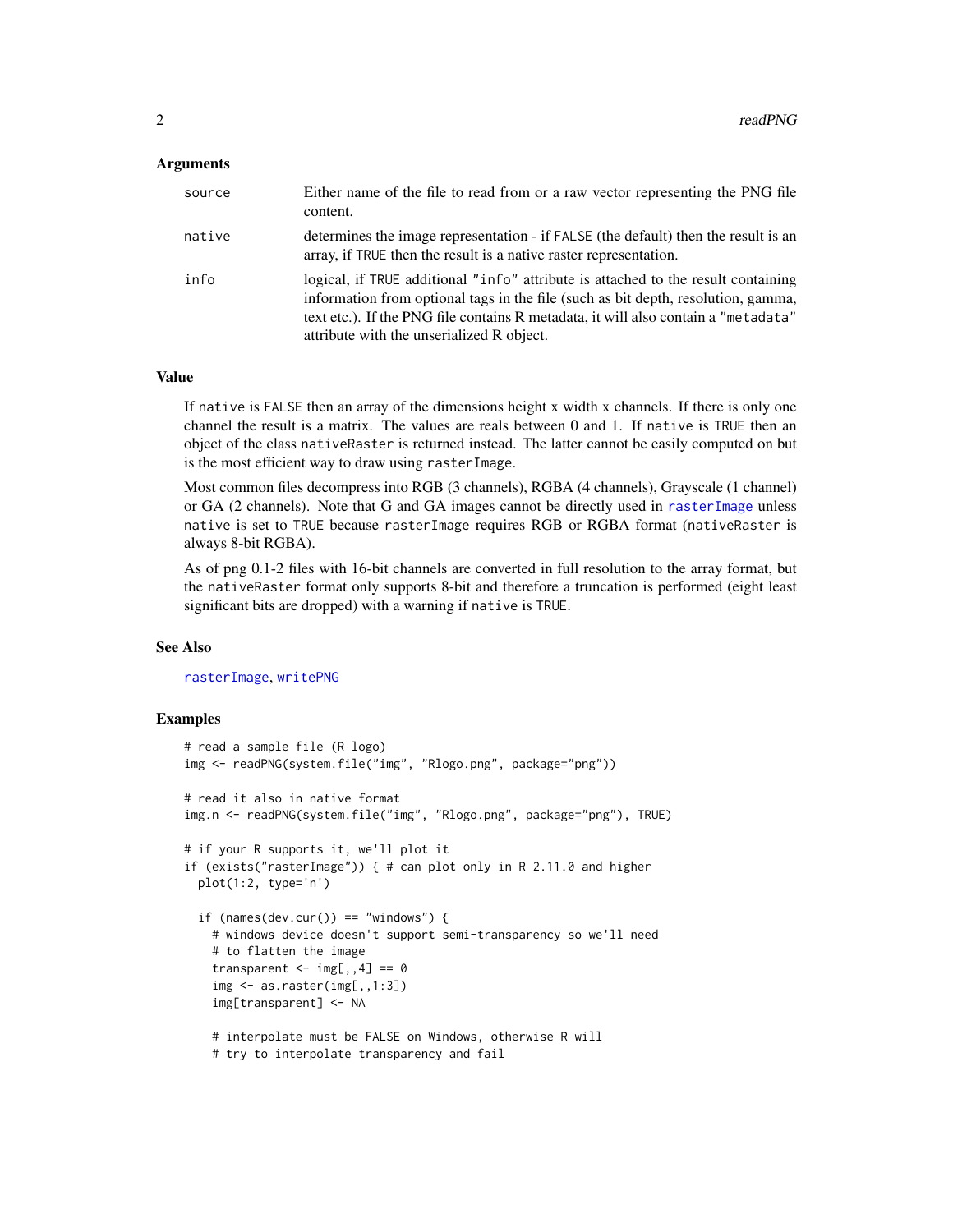#### <span id="page-2-0"></span>writePNG 3

```
rasterImage(img, 1.2, 1.27, 1.8, 1.73, interpolate=FALSE)
} else {
 # any reasonable device will be fine using alpha
 rasterImage(img, 1.2, 1.27, 1.8, 1.73)
 rasterImage(img.n, 1.5, 1.5, 1.9, 1.8)
}
```
}

#### <span id="page-2-1"></span>writePNG *Write a bitmap image in PNG format*

#### Description

Create a PNG image from an array or matrix.

#### Usage

```
writePNG(image, target = raw(), dpi = NULL, asp = NULL,
        text = NULL, median = NULL)
```
#### Arguments

| image    | image represented by a real matrix or array with values in the range of 0 to<br>1. Values outside this range will be clipped. The object must be either two-<br>dimensional (grayscale matrix) or three dimensional array (third dimension spec-<br>if ying the plane) and must have either one (grayscale), two (grayscale $+$ alpha),<br>three (RGB) or four (RGB + alpha) planes. (For alternative image specifications<br>see deatils) |
|----------|--------------------------------------------------------------------------------------------------------------------------------------------------------------------------------------------------------------------------------------------------------------------------------------------------------------------------------------------------------------------------------------------------------------------------------------------|
| target   | Either name of the file to write, a binary connection or a raw vector $(raw() - the$<br>default - is good enough) indicating that the output should be a raw vector.                                                                                                                                                                                                                                                                       |
| dpi      | optional, if set, must be a numeric vector of length 1 or 2 specifying the resolu-<br>tion of the image in DPI (dots per inch) for x and y (in that order) - it is recycled<br>to length 2.                                                                                                                                                                                                                                                |
| asp      | optional, if set, must be a numeric scalar specifying the aspect ratio $(x / y)$ .<br>dpi and asp are mututally exclusive, speciyfing both is an error.                                                                                                                                                                                                                                                                                    |
| text     | optional, named character vector of entries that will be saved in the text chunk of<br>the PNG. Names are used as keys. Note that the "R. metadata" key is reserved<br>for internal use - see below                                                                                                                                                                                                                                        |
| metadata | optional, an R object that will be serialized into the "R metadata" text key                                                                                                                                                                                                                                                                                                                                                               |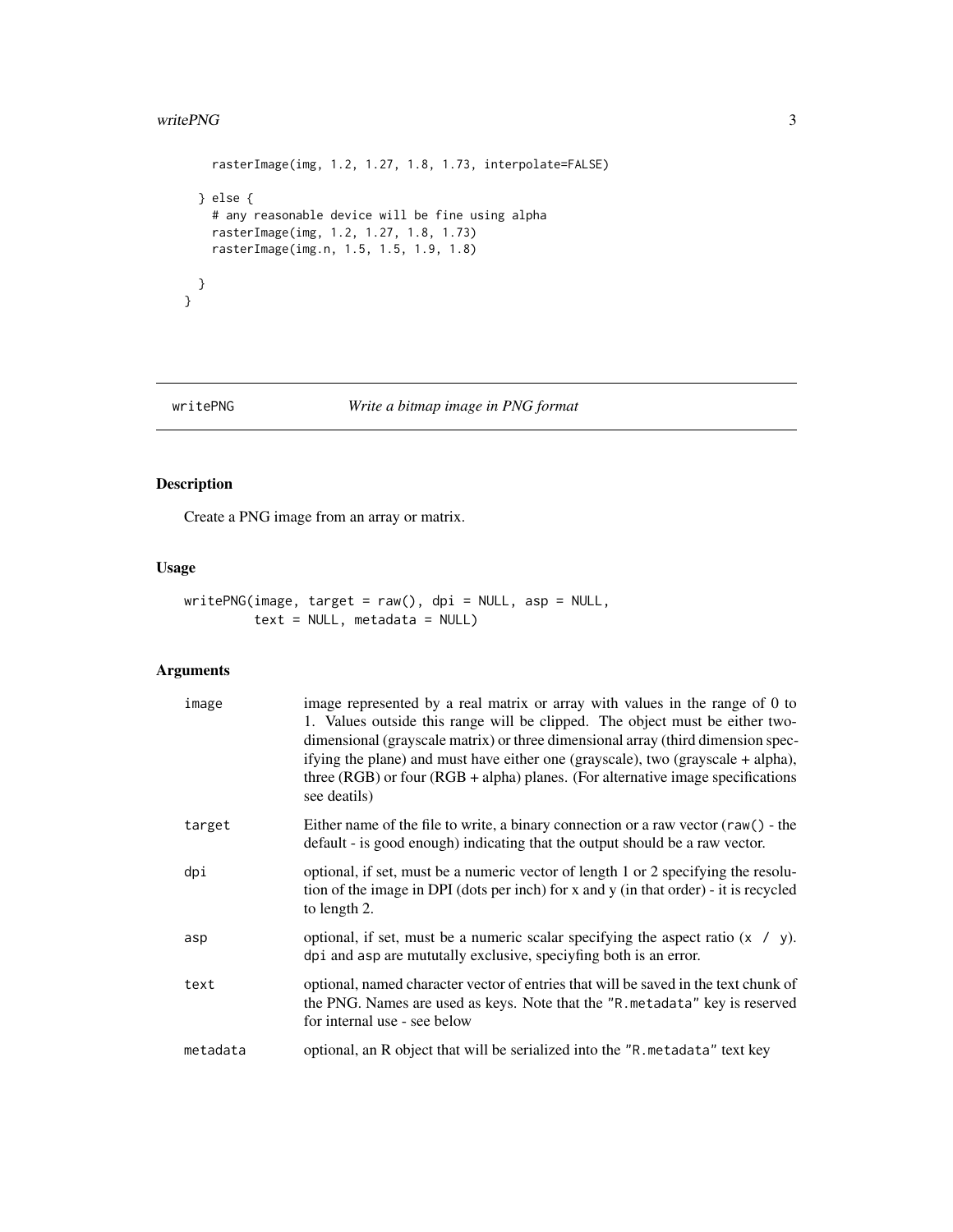#### <span id="page-3-0"></span>Details

writePNG takes an image as input and compresses it into PNG format. The image input is usually a matrix (for grayscale images - dimensions are width, height) or an array (for color and alpha images - dimensions are width, height, planes) of reals. The planes are interpreted in the sequence red, green, blue, alpha.

Alternative representation of an image is of nativeRaster class which is an integer matrix with each entry representing one pixel in binary encoded RGBA format (as used internally by R). It can be obtained from [readPNG](#page-0-2) using native = TRUE.

Finally, writePNG also supports raw array containing the RGBA image as bytes. The dimensions of the raw array have to be planes, width, height (because the storage is interleaved). Currently only 4 planes (RGBA) are supported and the processing is equivalent to that of a native raster.

The result is either stored in a file (if target is a file name), in a raw vector (if target is a raw vector) or sent to a binary connection.

If either dpi or asp is set, the sPHy chunk is generated based on that information. Note that not all image viewers interpret this setting, and even fewer support non-square pixels.

#### Value

Either NULL if the target is a file or a raw vector containing the compressed PNG image if the target was a raw vector.

#### Note

Currently writePNG only produces 8-bit, deflate-compressed, non-quantized, non-interlaced images. Note in particular that [readPNG](#page-0-2) can read 16-bit channels but storing them back using writePNG will strip the 8 LSB (irrelevant for display purposes but possibly relevant for use of PNG in signalprocessing if the input is truly 16-bit wide).

#### Author(s)

Simon Urbanek

#### See Also

[readPNG](#page-0-2)

#### Examples

```
# read a sample file (R logo)
img <- readPNG(system.file("img","Rlogo.png",package="png"))
# write the image into a raw vector
r <- writePNG(img)
# read it back again
img2 < - readPNG(r)# it better be the same
identical(img, img2)
# try to write a native raster
img3 <- readPNG(system.file("img","Rlogo.png",package="png"), TRUE)
r2 <- writePNG(img3)
```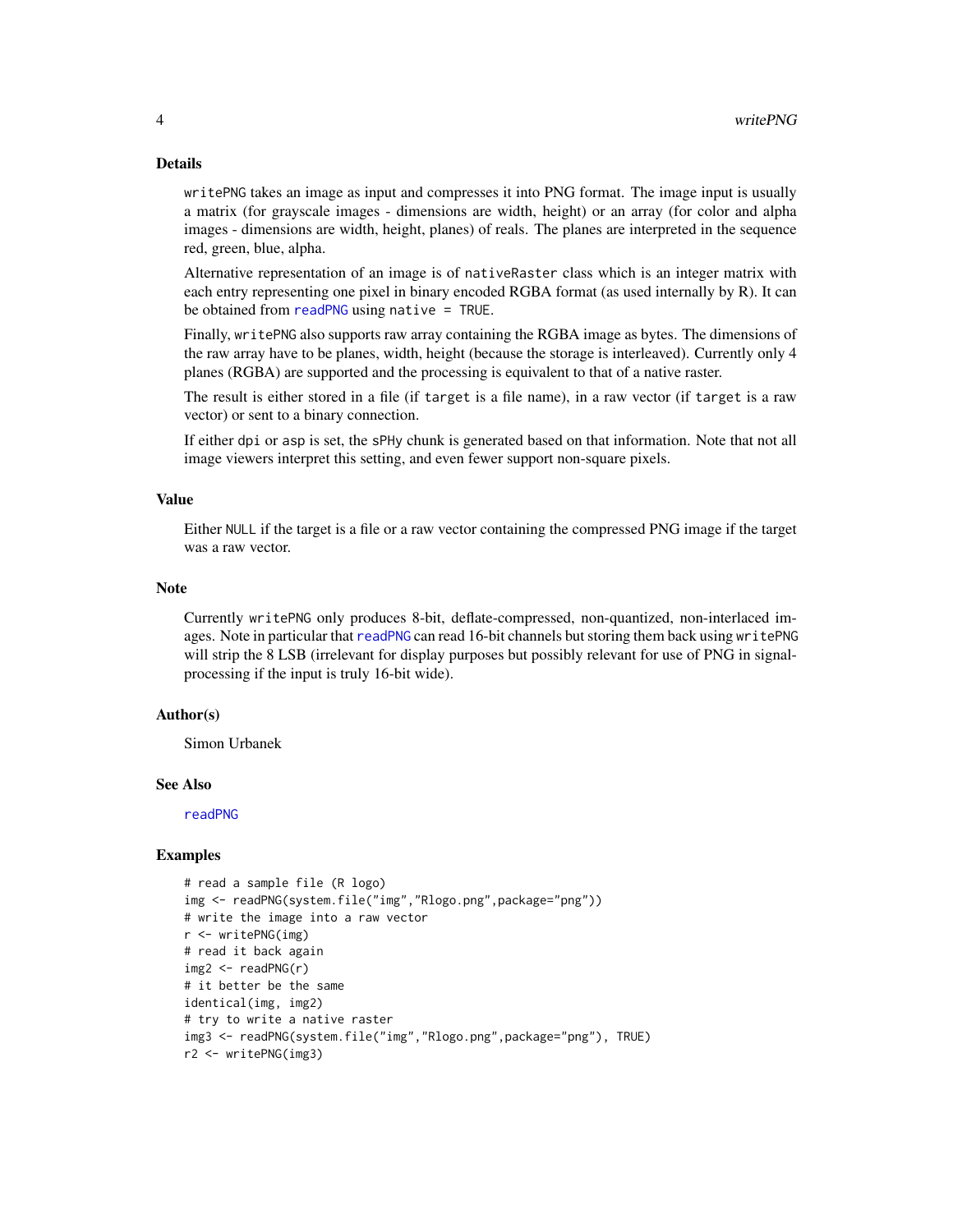#### writePNG 5

```
img4 <- readPNG(r2, TRUE)
identical(img3, img4)
## text and metadata
r <- writePNG(img, text=c(source=R.version.string),
    metadata=sessionInfo())
img5 <- readPNG(r, info=TRUE)
attr(img5, "info")
attr(img5, "metadata")
```